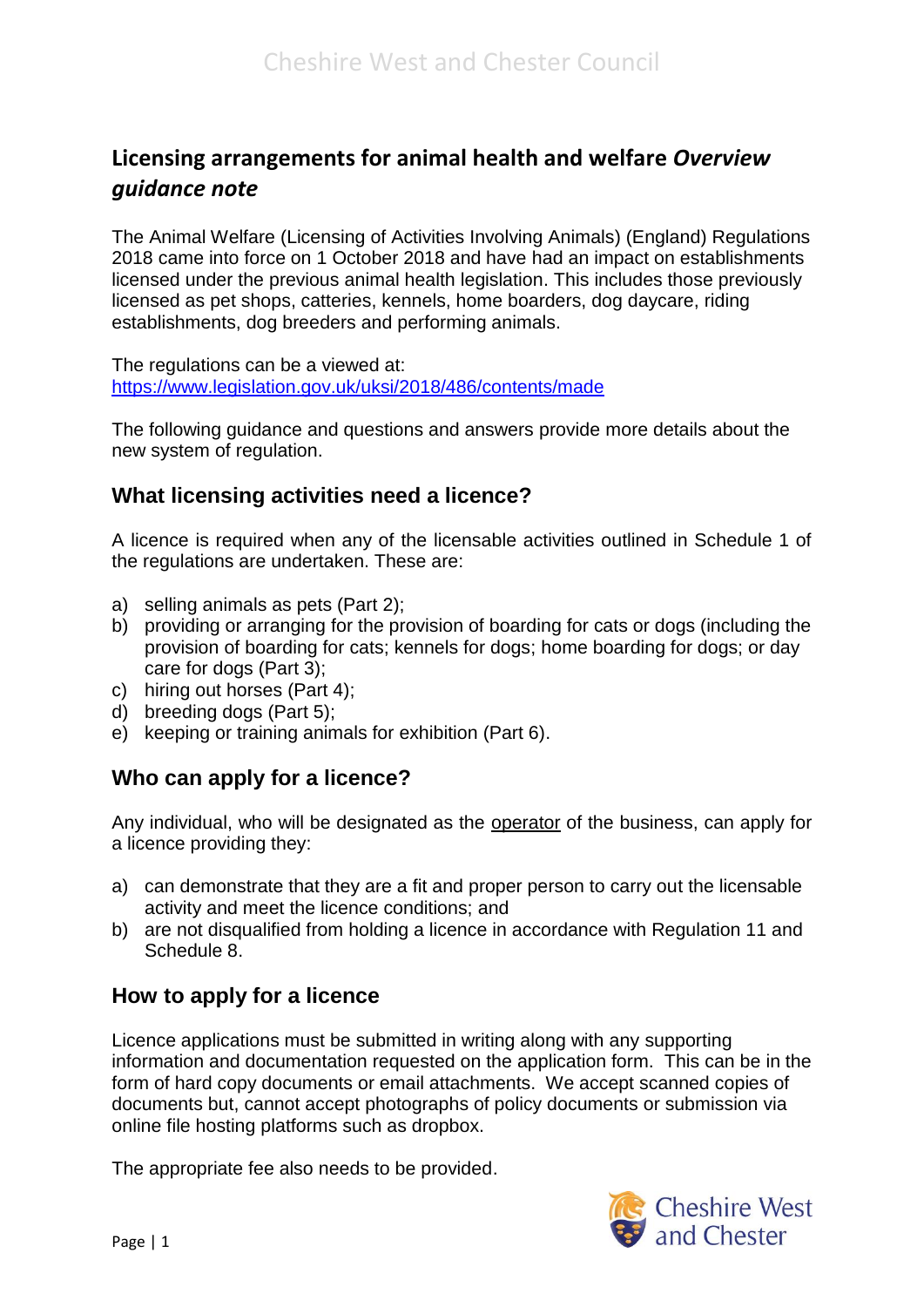Our standard application forms are available on the Council's website.

The Council will notify licence holders when their existing licence will expire (three months prior to expiry) and licence holders must make a new application at least 10 weeks before the licence expires to continue the activity without a break.

An application or renewal application cannot be considered or progressed if the necessary supporting information and documentation is not provided. All information and documentation must be supplied at least 10 weeks before a licence expires. Failure to provide all the required documentation in good time may result in you being unable to continue to trade until the application has been fully considered.

#### **What standards/conditions will I be expected to meet to obtain a licence?**

DEFRA has produced mandatory conditions and associated guidance for each licensable activity. These are divided into two categories namely General Conditions (stipulated in Schedule 2) and Specific Conditions from the associated Schedule of the Regulations.

You will need to meet the requirements of all the minimum standards, although minor failings may be noted/recorded providing they do not compromise the welfare of the animals (these should be predominantly administrative in nature).

In addition each licensable activity (with the exception of the keeping or training animals for exhibition) also stipulates further optional conditions for "Higher Standards".

Specific details will be stipulated on the inspection report.

#### **How 'Risk Rating' is assessed**

Existing operators will be risk rated against a standard 14 point criteria checklist which considers a number of factors relating to compliance history, complaints, welfare standards and management standards. This scoring system will determine if they are rated as either low (a score of 17 or less) or high (a score of 18 or more).

All new businesses which do not have 3 years of compliance history with a Local Authority or UKAS accredited scheme will be rated as high risk.

Licences for the keeping or training of animals for exhibition are not risk rated and will last for 3 years once issued.

#### **What are the "Higher Standards"?**

For each activity (except keeping or training animals for exhibition) a number of "higher standards" have been agreed. Meeting the higher standards is optional but is the only way to gain the highest star rating. The higher standards are classified into

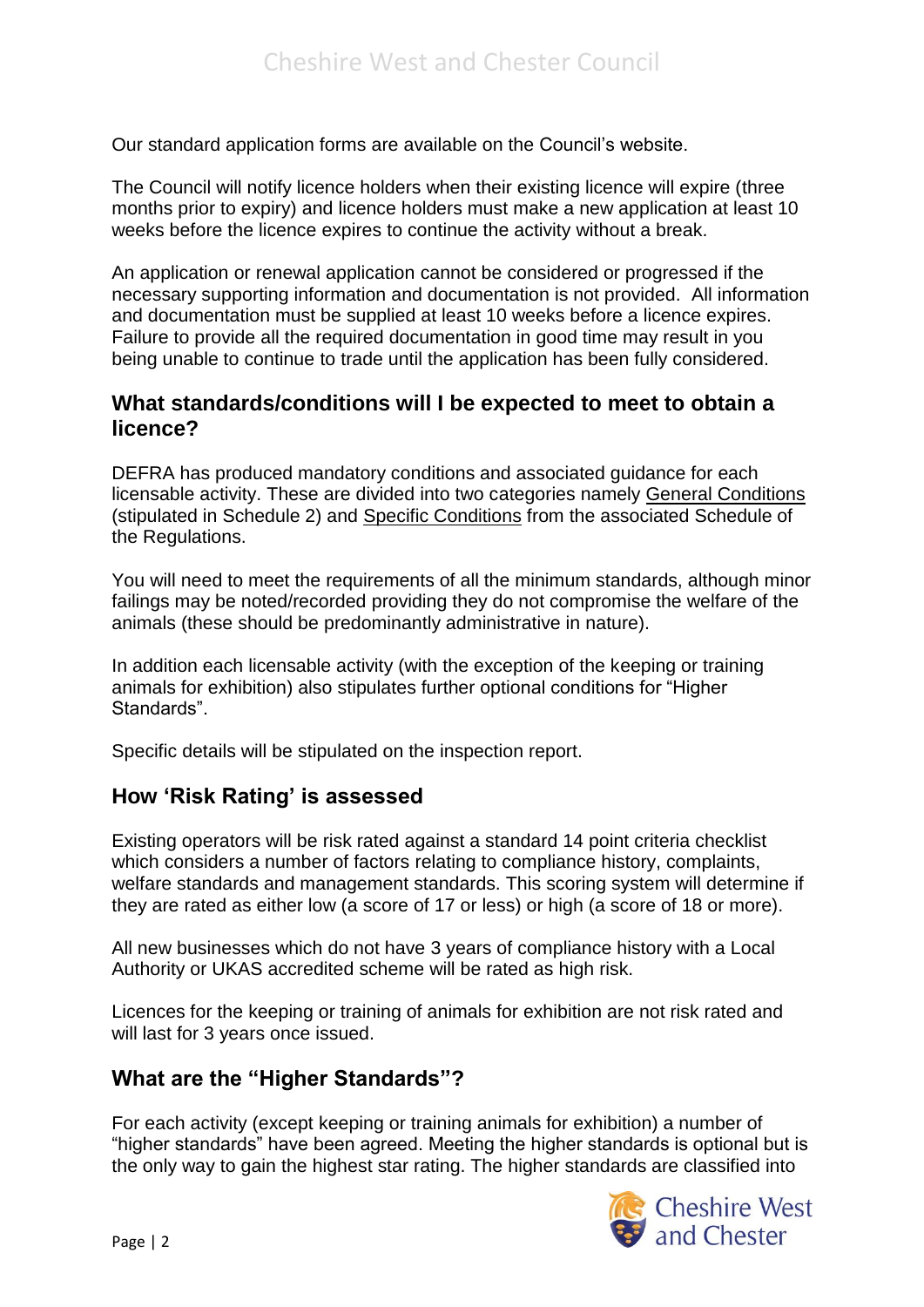two categories – required (mandatory) and optional. These will usually be colour coded into blue and red respectively. To qualify as meeting the higher standards the business must achieve all the required (mandatory) standards as well as a minimum of 50% of the optional higher standards.

#### **How long will my licence last?**

Licences can be issued for a period of either one, two or three years depending on the risk rating and level of compliance. This also corresponds with the Star Rating for the establishment. See the scoring matrix below;

| <b>Scoring</b><br><b>Matrix</b> |                    | <b>Welfare Standards</b>                                                                         |                                                                                          |                                                                               |
|---------------------------------|--------------------|--------------------------------------------------------------------------------------------------|------------------------------------------------------------------------------------------|-------------------------------------------------------------------------------|
|                                 |                    | <b>Minor Failings</b><br>(existing business<br>that are failing to<br>meet minimum<br>standards) | <b>Minimum</b><br><b>Standards</b><br>(as laid down in the<br>schedules and<br>quidance) | <b>Higher</b><br><b>Standards</b><br>(as laid down in the<br>quidance)        |
| Risk                            | <b>Low Risk</b>    | 1 Star<br>1yr licence<br>Min 1 unannounced<br>visit within 12 month<br>period                    | <b>3 Star</b><br>2yr licence<br>Min 1 unannounced<br>visit within 24 month<br>period     | 5 Star<br>3yr licence<br>Min 1 unannounced<br>visit within 36<br>month period |
|                                 | <b>Higher Risk</b> | 1 Star<br>1yr licence<br>Min 1 unannounced<br>visit within 12 month<br>period                    | 2 Star<br>1yr licence<br>Min 1 unannounced<br>visit within 12 month<br>period            | 4 Star<br>2yr licence<br>Min 1 unannounced<br>visit within 24<br>month period |

All licences for the keeping or training animals for exhibition are issued for three years.

# **How is the licence application assessed?**

All licence applications will be assessed based on the following criteria:

- a) an assessment of the operator (applicant) as to whether they are a fit and proper person to carry out the licensable activity, their knowledge, experience, compliance history, ability to meet their licence conditions, afford immediate access to their sites for inspection and whether they are currently disqualified from making an application;
- b) an inspection of the site of the licensable activity by a suitably qualified inspector (and where applicable accompanied by a registered veterinarian);
- c) the submission of the inspectors report which will contain information about the operator, details of the premises, records, conditions of the animals, the risk rating score, compliance details and a statement on whether licence conditions will be met;
- d) the payment of the appropriate licence fee.

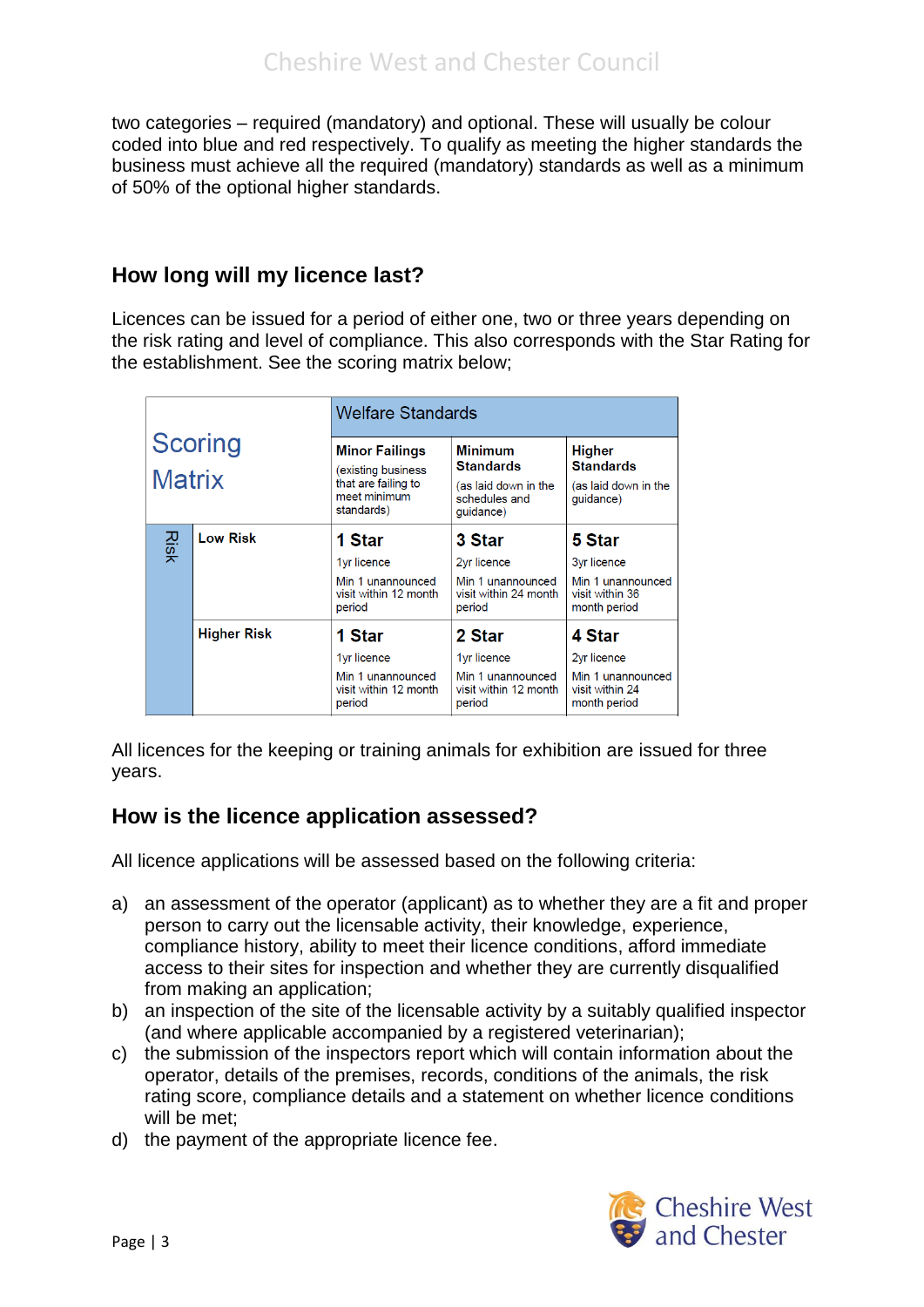# **What information is provided with the licence?**

Where a licence is issued the Council will provide the following details:

- a) the Licence with the Star Rating
- b) details of how the business has been rated including a list of the higher standards the business currently fails to meet or a list of the minimum standards the business is failing to meet and resulting in a "minor failing" category
- c) a copy of the risk management assessment table
- d) details of the appeals process and timescales

# **What if my application is refused?**

The Council will consider the report from the inspector and any comments made by the applicant when deciding whether to issue a licence.

The Council must refuse to issue a licence if it considers that the applicant cannot meet the licence conditions, the granting of a licence will have a negative impact on animal welfare or if the level of accommodation, staffing or management is inadequate for the well-being of animals. A licence cannot be issued to an operator who is disqualified.

The applicant will have the right of appeal to a First-tier Tribunal within 28 days of the decision notice.

#### **What can I do if I am unhappy/disagree with the star rating awarded to me?**

To ensure fairness to the business, the Council must have an appeals procedure in place for the operator to dispute the star rating given.

The business will be provided with supportive information (the inspection reports) which will highlight the inspecting officer's decision on how the risk rating, compliance level and star rating has been determined.

The appeal must be made in writing within 21 days and will be assessed and determined by an appointed manager within the Department. If the business disagrees with the outcome of the appeal they can challenge the decision by means of judicial review.

The business is encouraged to discuss the matter initially with the inspecting officer where possible.

A business may wish to apply for a re-inspection or re-rating on a chargeable basis following completion of works to rectify any non-compliance or improvements to achieve higher standards.

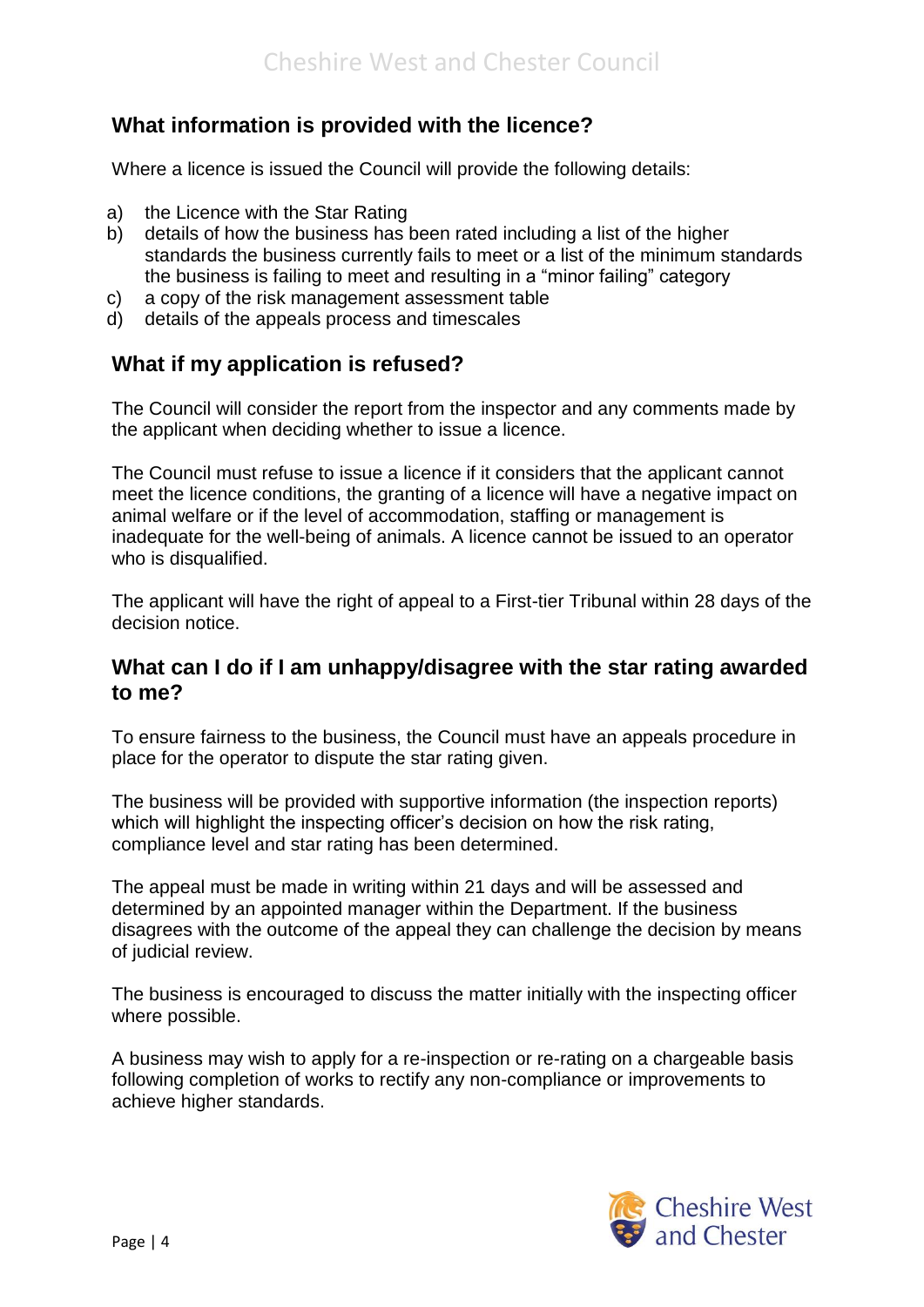#### **What will happen if I do not comply with the conditions of my licence?**

The new Regulations introduce a range of enforcement powers to allow the Council to issue a suspension, variation or revocation notice where licence conditions are not being complied with; there is a breach of the regulations or issues relating to the protection of the welfare of an animal.

The service of an enforcement notice is subject to a strict process and includes for the provision of the right to representation and appeal.

# **Advice and guidance available**

Operators must meet the mandatory conditions issued by DEFRA.

Where operators wish to discuss the application process and seek guidance on compliance and more detailed advice a pre-application visit/discussion can be arranged on a chargeable basis.

# **Are the licence details and star rating displayed?**

DEFRA has encouraged Councils to maintain a list of licensed businesses and their associated ratings on their websites.

The Council will review this optional procedure in April 2020 – no information will be displayed prior to this date.

#### **Licence cost**

The licence cost is in two parts an "application / renewal" fee which covers the local authority cost of processing your application and inspection prior to issuing a licence, then an "interim inspection / enforcement fee" which covers the cost of an interim inspection during the period of your licence. The costs have been calculated based on the latest government guidance and are expected to cover the costs to the Local Authority of inspection and licensing.

The calculated costs vary depending on your sector and are included on the fees summary at the end of this document.

# *Explaining your fees*

# **Why is the application/renewal fee more that it was?**

If your business is fully-compliant and benefits from a three year licence businesses will find they are paying a similar amount over three years as before the new laws came into force. This means that there are genuine business benefits to meeting the highest standards of animal welfare.

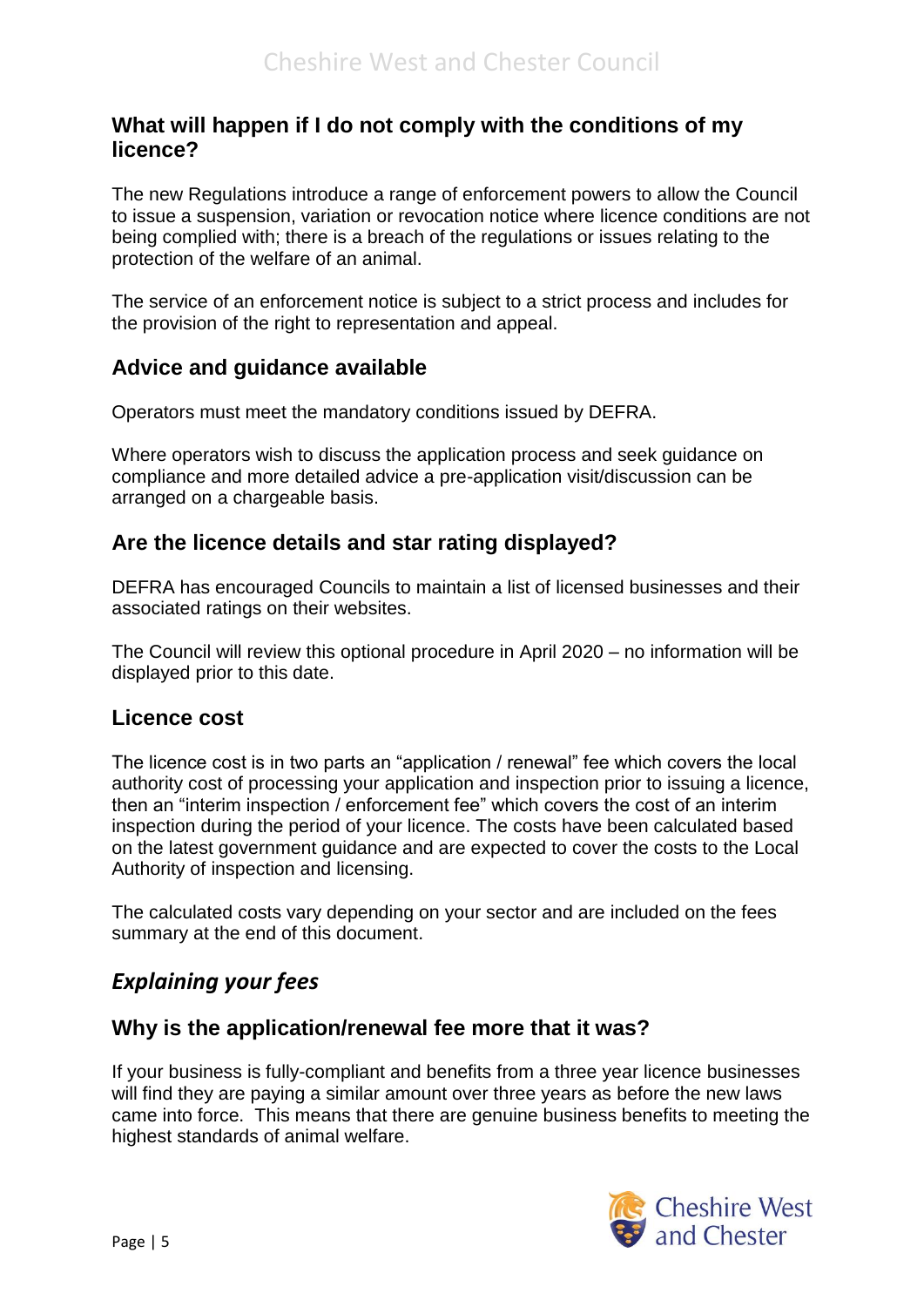The fees include the additional costs to the Council of setting up the new arrangements, and ensuring inspecting staff are trained to administer the new rating scheme fairly and to provide you with the advice you need to meet high standards of animal welfare. Prices also reflect the cost of interim inspections that were not previously part of the licencing arrangements.

#### **Will the fee be reviewed?**

Our fees are based on cost recovery and the Council is obliged to keep the fees under review. We said we would review after one year then on a three year cycle. After 18 months we believe that we need a little more time to fully evaluate our costs so we have only increased fees in line with inflation and will reconsider again prior to 1 April 2021.

#### **I am a new business start-up, why am I being penalised for being entrepreneurial?**

We appreciate that annual licences are needed for a new business until they can demonstrate a consistent record of compliance. Because the public demand high standards of animal welfare this is the cost of entering this business sector and we would advise including for a few years licence fees as part of your set up cost business case to account for this. If you focus on good compliance with your model standards you will minimise your excess costs.

# **I am a small business and the cost seems very high for what I do**

To try to reduce barriers to small businesses we have introduced a 50% discount for businesses falling into the following categories to take account of this

- Sale of fish only in a small independent shop or domestic premises.
- Breeders with up to two breeding bitches
- Kennel or cattery hosting up to 10 dogs or cats (single species)
- Home boarding or day care hosting up to two dogs.
- Exhibition of animals with up to five animals.
- Hiring of Horses with up to five horses.

#### **I have a three year licence I am expected to find the three year cost all up front which I do not have to do now?**

Unfortunately because the licence is a permission to trade the whole cost of the licence needs to be paid on application. To help manage cash flow for businesses with a two or three year licence there is an option to pay the interim inspection / enforcement fee 12 months after issue of the licence.